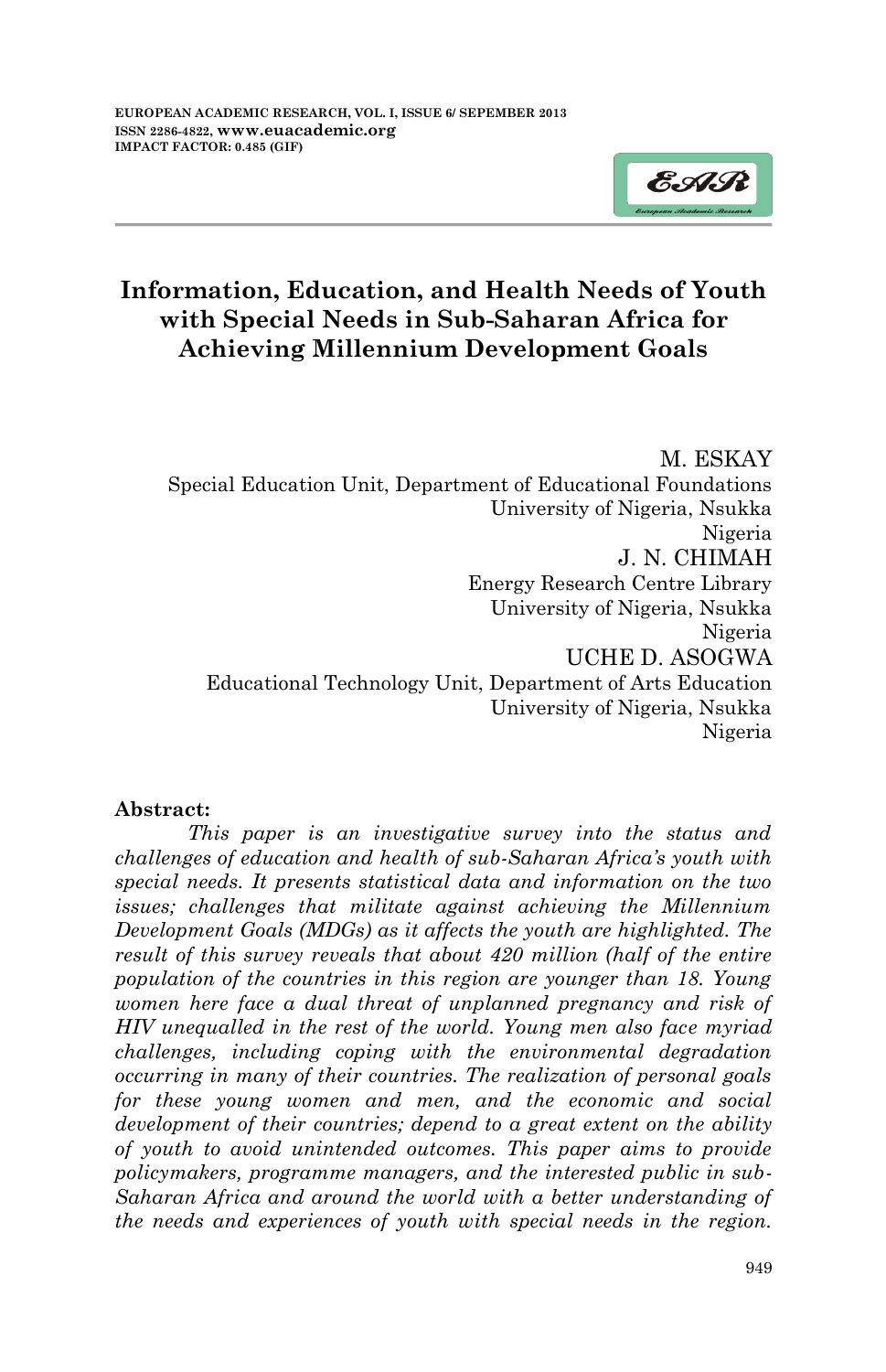*Recommendations are based on how investments in youth can help achieve the MDGs.* 

**Key words**: Sub-Saharan Africa, Special education, Youth education, Youth health, Achieving MDGs, Information

# **Introduction**

The importance of collecting, processing, and using data in the campaign to improve education and health cannot be stressed enough. Much of the progress in extending and improving the quality of human life is due to technical progress, including advances in knowledge about diseases and about appropriate, cost-effective responses. To the extent that the generation and application of information and knowledge can be facilitated and become more systematic, accelerating progress in improving education/health and eliminating education/health inequities especially among the youth should be possible.

In the year 2000, 189 of the world's countries committed to reducing poverty and many of its associated factors through the achievement of eight Millennium Development Goals (MDGs). Each goal has specific targets and indicators to be achieved by 2015, many of which relate to youth. With just two years remaining in this 20-year plan, far greater attention to the educational and health needs of the world's giant generation of youth is needed, especially in sub-Saharan Africa, which is facing the highest hurdles in meeting the MDGs.

Although youth around the world share many similarities, the experience of being a young woman or man is as diverse as the cultures from which young people come. In the West African country of Mali, a young woman is very likely to have experienced female genital cutting by age five (5). She may never have attended school. She is likely to be married and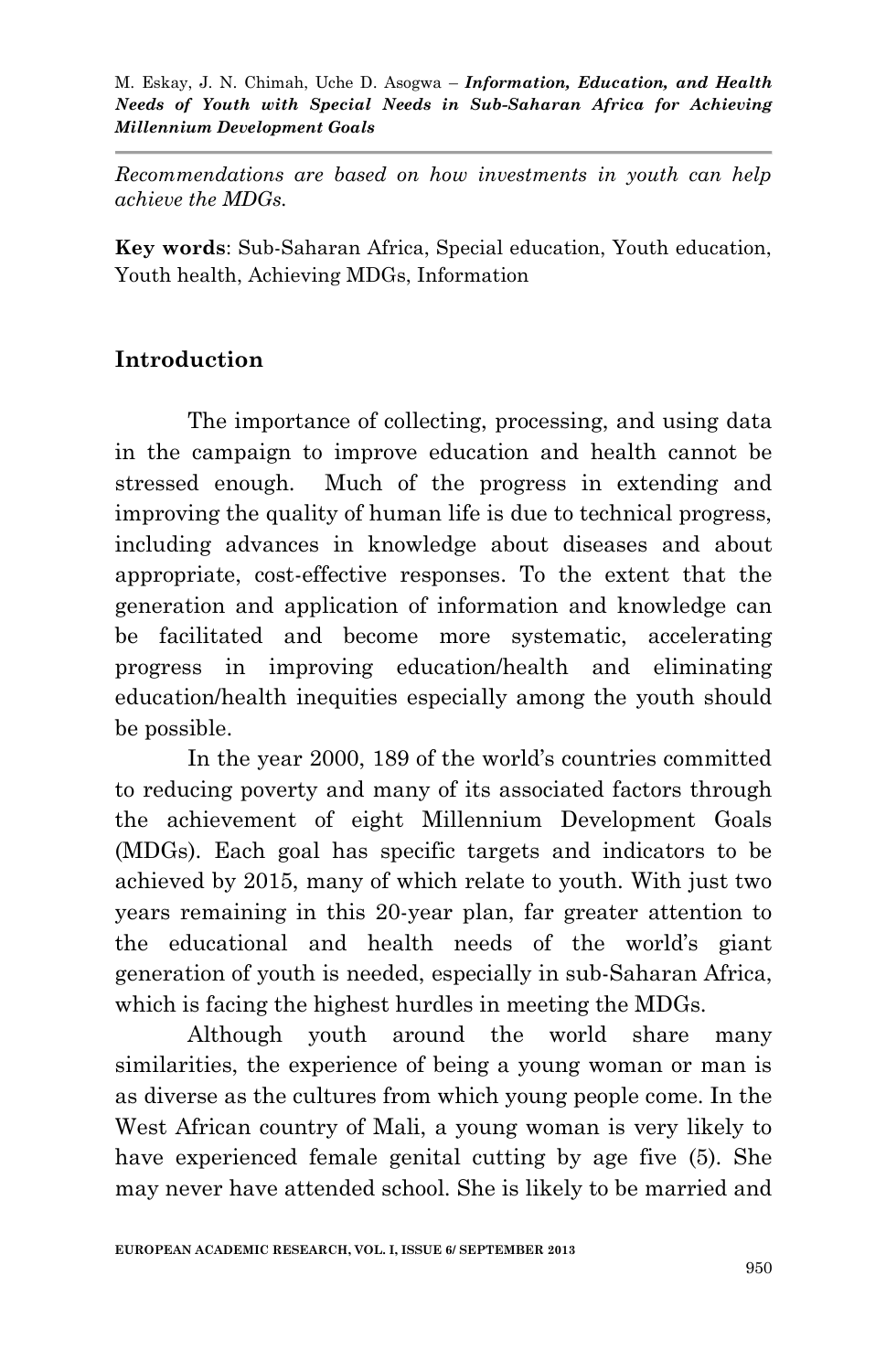have a child by age 16, and to believe that her husband is justified in beating her for certain "transgressions". In southern Africa, a young Zambian woman is more likely to have gone to school, but has few job opportunities and has among the world's highest risks of becoming infected with HIV. By contrast, a young woman in the East African country of Rwanda is the most likely to the three girls to be educated and the least likely to be sexually active, married, or have a child. She may have a boyfriend, but she is less likely to have a pregnancy during adolescence than is a girl in the United States. She is only onetenth as likely to be HIV positive as a girl in Zambia.

These three young women have very different experiences, but they share common dreams and ambitions about health, family, and work. With government investments in health, education, and job opportunities, and political commitments to the aspirations of the Millennium Development Goals, these young women (who constitute a part of the more than 1.2 billion young people around the world) have a chance to realize their personal goals and help their nations achieve higher levels of economic and social development. These efforts will spur progress on the many MDG outcomes that directly or indirectly concern youth (World Bank 2007).

As the fastest-growing region in the world, sub-Saharan Africa is confronting many of the greatest global health and development challenges. With a population of more than 840 million, and growing at the rate of 2.4 percent per year, sub-Saharan Africa will double in size in just 30 years. Half the population in these countries is younger than 18. It is widely accepted that the future of sub-Saharan Africa rests to a greater extent on the investments made in the education, health, and employment opportunities of its youth and on how successfully its youth transition to a healthy and productive adulthood (Zwiker and Ringheim 2004).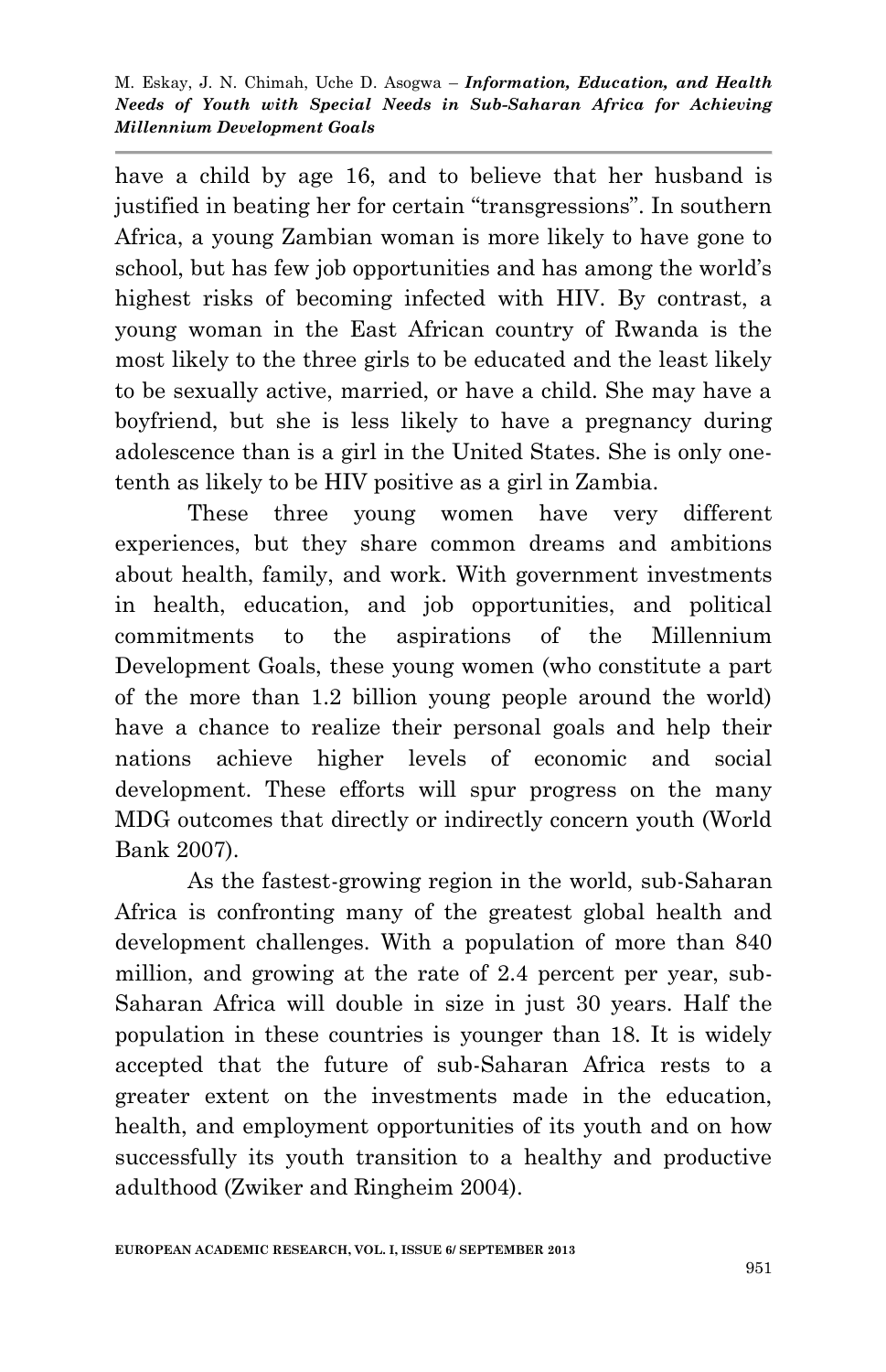### **Countries sampled**

Out of the 47 countries in the sub-Saharan African region only 15 counties are highlighted in this paper. These 15 countries profiled in this paper as shown in figure 1 are among the most populous countries on the continent; they are also reasonably representative of the diversity of the sub-Saharan region as a whole. The 15 include five (5) countries in West Africa – Ghana, Liberia, Mali, Nigeria and Senegal; nine (9) in East Africa – Ethiopia, Kenya, Madagascar, Malawi, Mozambique, Rwanda, Tanzania, Uganda, and Zambia; and one in Central Africa – the Democratic Republic of Congo (DRC).

**Table 1: Total Population of Youth with Education and Health Indices**

| Youth              | Youth       | % Enrolled  | % Enrolled  | Adolescent  | % Ages $15-24$  |
|--------------------|-------------|-------------|-------------|-------------|-----------------|
| Ages $10$ -        | Ages $10$ - | in Sec.     | in Sec.     | Fertility   | with            |
| 24                 | $24, %$ of  | School.     | School.     | Rate        | knowledge of    |
| (Millions)         | Total       | (2005/2011) | (2005/2011) | (Birth per  | <b>HIV/AIDS</b> |
|                    | Population  | Female/Male | Female/Male | 1,000       | 2005/2011       |
|                    |             |             |             | women       | Female/Male     |
|                    |             |             |             | Ages $15$ - |                 |
|                    |             |             |             | 19)         |                 |
| 296.9 <sub>m</sub> | 32m         | 38/45m      | 5/8m        | 101         | 28/34m          |

*Source: Population Reference Bureau, 2013*

## **Population Data on the Countries and their Youth**

Though the world's youth population of 1.2 billion as defined by the United Nations refers to ages 15 to 24, this paper is concerned with the youth between ages 15 to 19. Ages 15 to 19 are a time of transition from childhood to adulthood, a time of increased responsibility and independence, as well as of increased health risks. During this period, youth of both sexes generally complete or leave school and become sexually active; many girls marry and begin childbearing.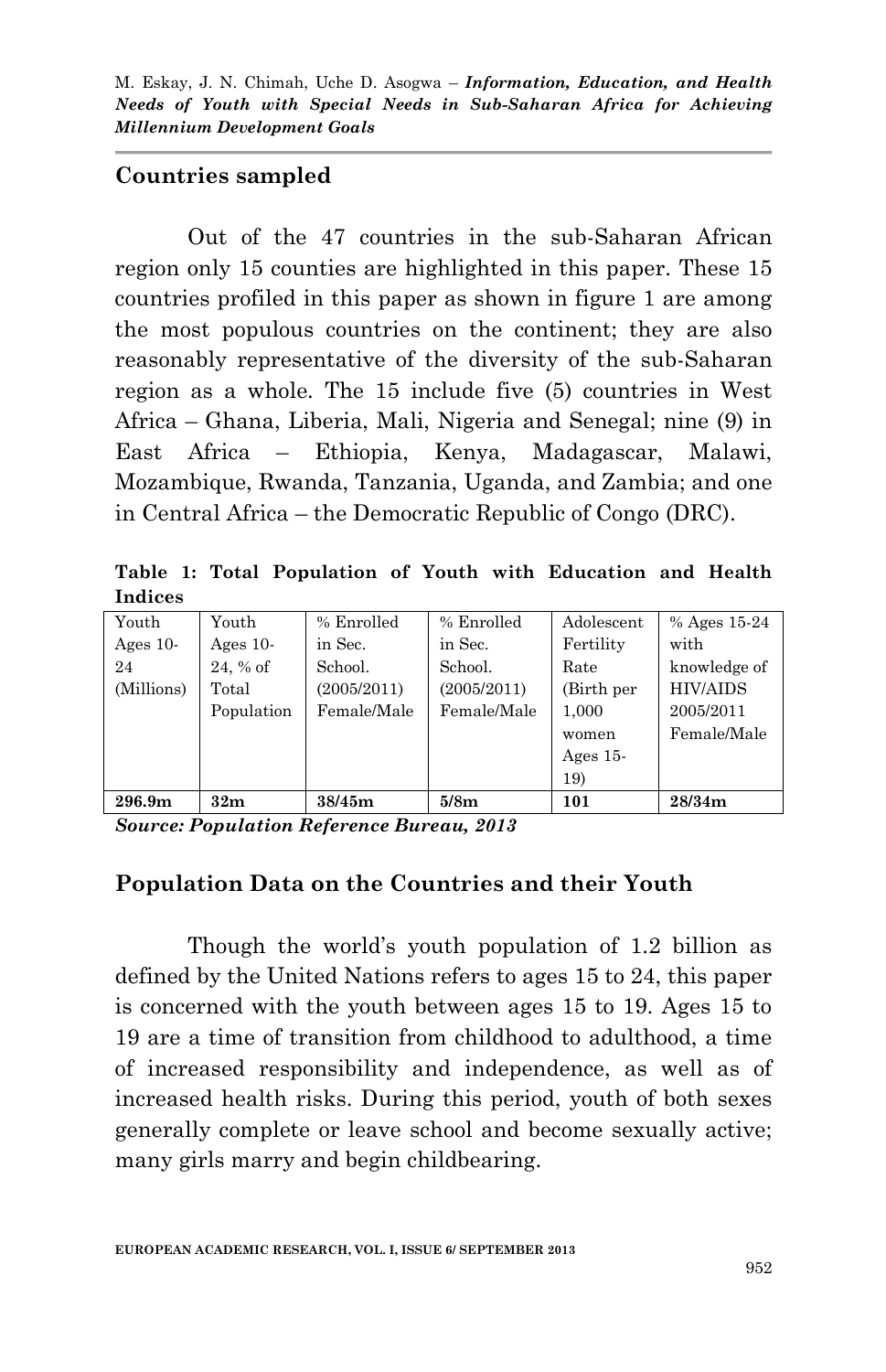M. Eskay, J. N. Chimah, Uche D. Asogwa – *Information, Education, and Health Needs of Youth with Special Needs in Sub-Saharan Africa for Achieving Millennium Development Goals*

| Table 2: Selected population characteristics of featured countries |                          |                   |            |                           |  |  |  |
|--------------------------------------------------------------------|--------------------------|-------------------|------------|---------------------------|--|--|--|
| Country                                                            | Population<br>Population |                   | Median age | Population                |  |  |  |
|                                                                    | (millions)               | $15 - 19$<br>Ages | of         | growth rate $\frac{6}{6}$ |  |  |  |
|                                                                    |                          | $\binom{0}{0}$    | population | per year)                 |  |  |  |
| Nigeria                                                            | 149.3                    | 10.7              | 19.0       | 2.3                       |  |  |  |
| Ethiopia                                                           | 85.3                     | 10.4              | 16.9       | 2.6                       |  |  |  |
| $_{\mathrm{DRC}}$                                                  | 68.7                     | 11.2              | 16.4       | 2.7                       |  |  |  |
| Tanzania                                                           | 41.0                     | 11.5              | 18.0       | 2.9                       |  |  |  |
| Kenya                                                              | 39.0                     | 10.4              | 18.7       | $2.6\,$                   |  |  |  |
| Liberia                                                            | 34.4                     | 9.6               | 18.0       | 4.4                       |  |  |  |
| Uganda                                                             | 32.4                     | 11.6              | 15.0       | 3.3                       |  |  |  |
| Ghana                                                              | 26.7                     | 11.2              | 20.8       | 2.0                       |  |  |  |
| Mozambique                                                         | 21.7                     | 11.7              | 17.4       | 2.2                       |  |  |  |
| Madagascar                                                         | 20.7                     | 10.9              | 18.0       | $2.6\,$                   |  |  |  |
| Malawi                                                             | 15.0                     | 11.0              | 17.1       | 2.5                       |  |  |  |
| Senegal                                                            | 13.7                     | 10.8              | 18.6       | 2.6                       |  |  |  |
| Mali                                                               | 13.4                     | 10.4              | 16.2       | 2.4                       |  |  |  |
| Zambia                                                             | 11.8                     | 12.6              | 17.0       | 2.5                       |  |  |  |
| Rwanda                                                             | 10.7                     | 10.2              | 18.6       | 2.7                       |  |  |  |

**Table 2: Selected population characteristics of featured countries**

*Source: U.S. Census Bureau, International Data Base and World Bank Development Indicators, 2009*

As shown in Table 1, the countries in this paper include the largest in Africa and contain two-thirds of the population of sub-Saharan Africa. Youth ages 15-19 in these countries represent slightly more than two-thirds of all youth in the region. The median age (an average of 17.7 years) and population growth rates (an average of 2.5 percent per year) in these countries are also representative of sub-Saharan Africa as a whole. In all countries except Ghana, the median age of the population profiled here falls within the 15-to-19 age range used in this paper.

### **Youth and the MDGs**

Achieving the MDGs depends to a great extent on improving the health, education, and economic and social wellbeing of young people. Table 1: below illustrates youth-related action required to achieve the MDGs.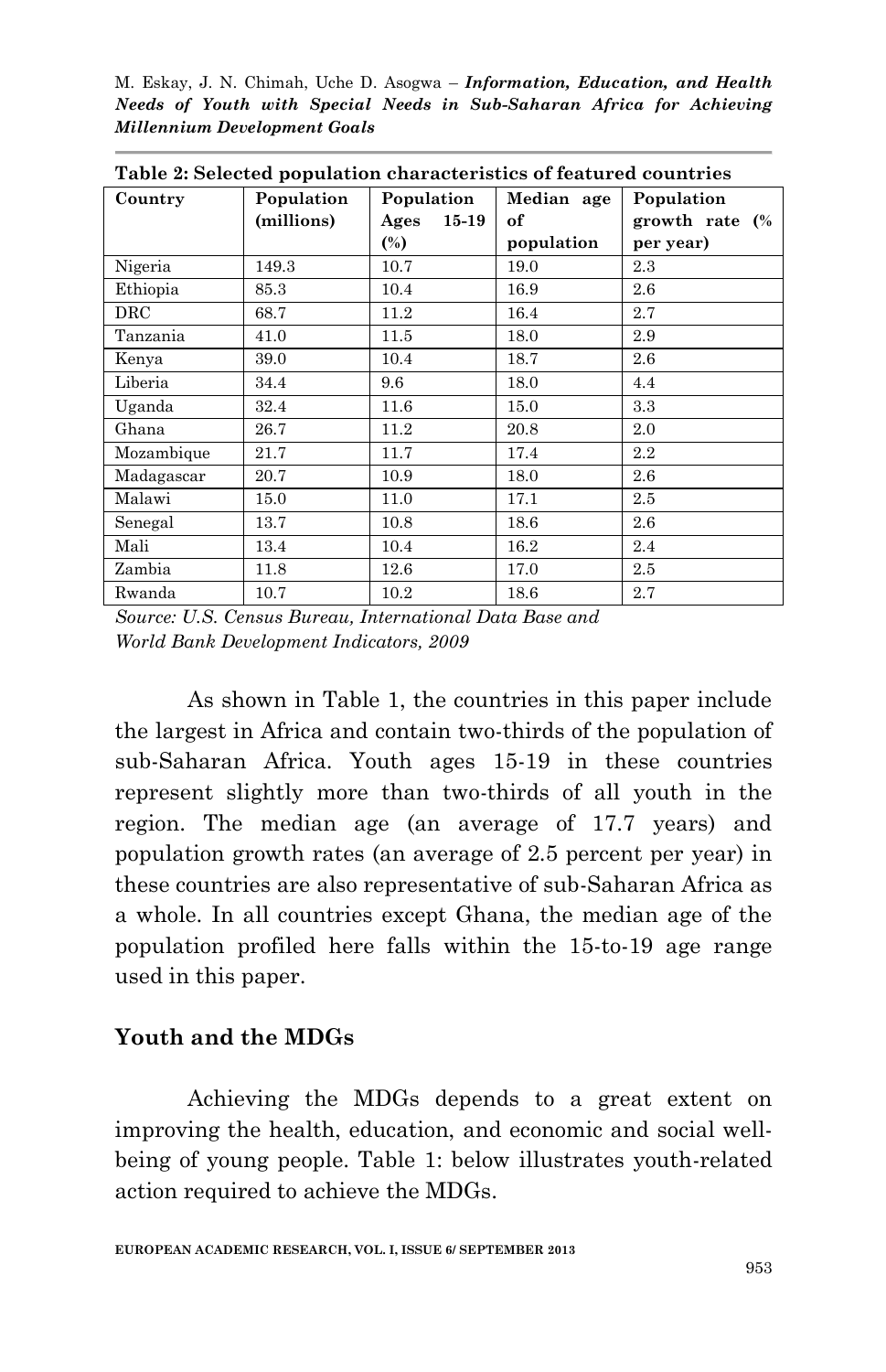| MILLENNIUM DEVELOPMENT GOAL                   | YOUTH-RELATED<br><b>ACTION</b>             |  |  |
|-----------------------------------------------|--------------------------------------------|--|--|
|                                               | REQUIRED TO ACHIEVE THE MDG                |  |  |
| Goal 1: Eradicate extreme poverty and         | Reduce the youth proportion of the         |  |  |
| hunger.                                       | population living on less than \$1.25 per  |  |  |
|                                               | day.                                       |  |  |
| Achieve<br>universal<br>Goal<br>2:<br>primary | Increase literacy among 15-to-24-year-     |  |  |
| education.                                    | ablo                                       |  |  |
| Goal 3: Promote gender equality and           | Equalize the enrollment of girls and boys  |  |  |
| empower women.                                | in primary, secondary, and tertiary        |  |  |
|                                               | education.                                 |  |  |
| Goal 4: Reduce child mortality.               | at first<br>birth<br>Increase age<br>among |  |  |
|                                               | adolescents.                               |  |  |
| Goal 5: Improve maternal health.              | Reduce adolescent fertility and unmet      |  |  |
|                                               | need for contraception. Increase skilled   |  |  |
|                                               | attendance at birth.                       |  |  |
| Goal 6: Combat HIV/AIDS, malaria, and         | Reduce HIV prevalence among 15-to-24-      |  |  |
| other diseases.                               | year-olds. Increase consistent condom      |  |  |
|                                               | use.                                       |  |  |
| environmental<br>$7\cdot$<br>Goal<br>Ensure   | Improve the lives of youth who live in     |  |  |
| sustainability.                               | slums. Increase access to safe drinking    |  |  |
|                                               | water and sanitation.                      |  |  |
| Goal 8: Developing a global partnership for   | Reduce unemployment among 14-to-24-        |  |  |
| development.                                  | year-olds.                                 |  |  |

### **Table 3: Youth Related action to meet MDGs**

*Source: Population Reference Bureau 2010*

## **Challenges to Achieving MDGs**

Several factors that challenges to the actualization of MDGs have been identified by PRB and APHRC (2008) these include the following:

- Rapid population growth in sub-Saharan Africa many of the poorest countries have very youthful populations, with women beginning to have children at a young age and having many children over the course of their lives.
- Rural and urban youth face challenges the majority of the population lives in rural areas, which increase the difficulty of extending education and services needed to achieve the MDGs. Although urbanization is increasing,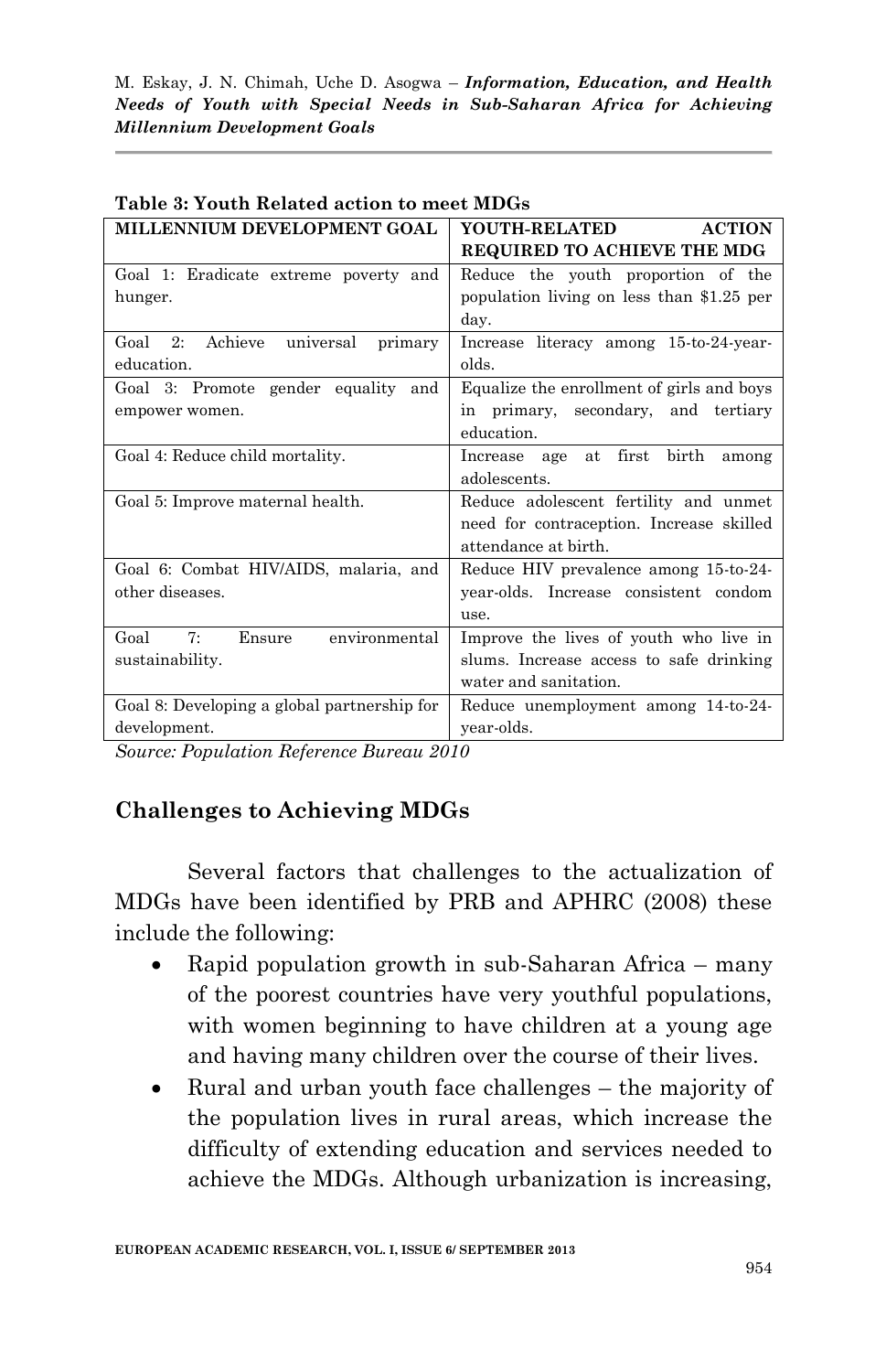youth in these 15 countries live predominantly in rural areas.

 Weak economic growth impedes the investment in youth necessary to achieve the MDGs.

## **Education Status of the sub-African Youth**

The MDGs call on all countries to achieve universal primary education and for girls and boys to have equal school enrollment at all levels by 2015. Nothing is more critical for the youth of sub-Saharan Africa than an education that prepares them for a healthy life and the ability to support themselves and their families. The relationship between mother's education and the timing of her marriage and first birth is well established, as is the relationship between a mother's education and the health of her children. Keeping girls in school delays marriage and the start of childbearing, and reduces health risks associated with pregnancy at a young age for young mothers and their offspring. With growing evidence of these relationships has come greater attention to investing in girls as part of a comprehensive development strategy (Ruth, 2009).

Access to education is increasing for young women, compared to the opportunities that older women had. The chart bellow illustrates women who have attained any formal education.



**Fig.1: Women who have any formal education**

#### **EUROPEAN ACADEMIC RESEARCH, VOL. I, ISSUE 6/ SEPTEMBER 2013**

*Source: Demorgraphic and Health Survey, 2003-2008/9*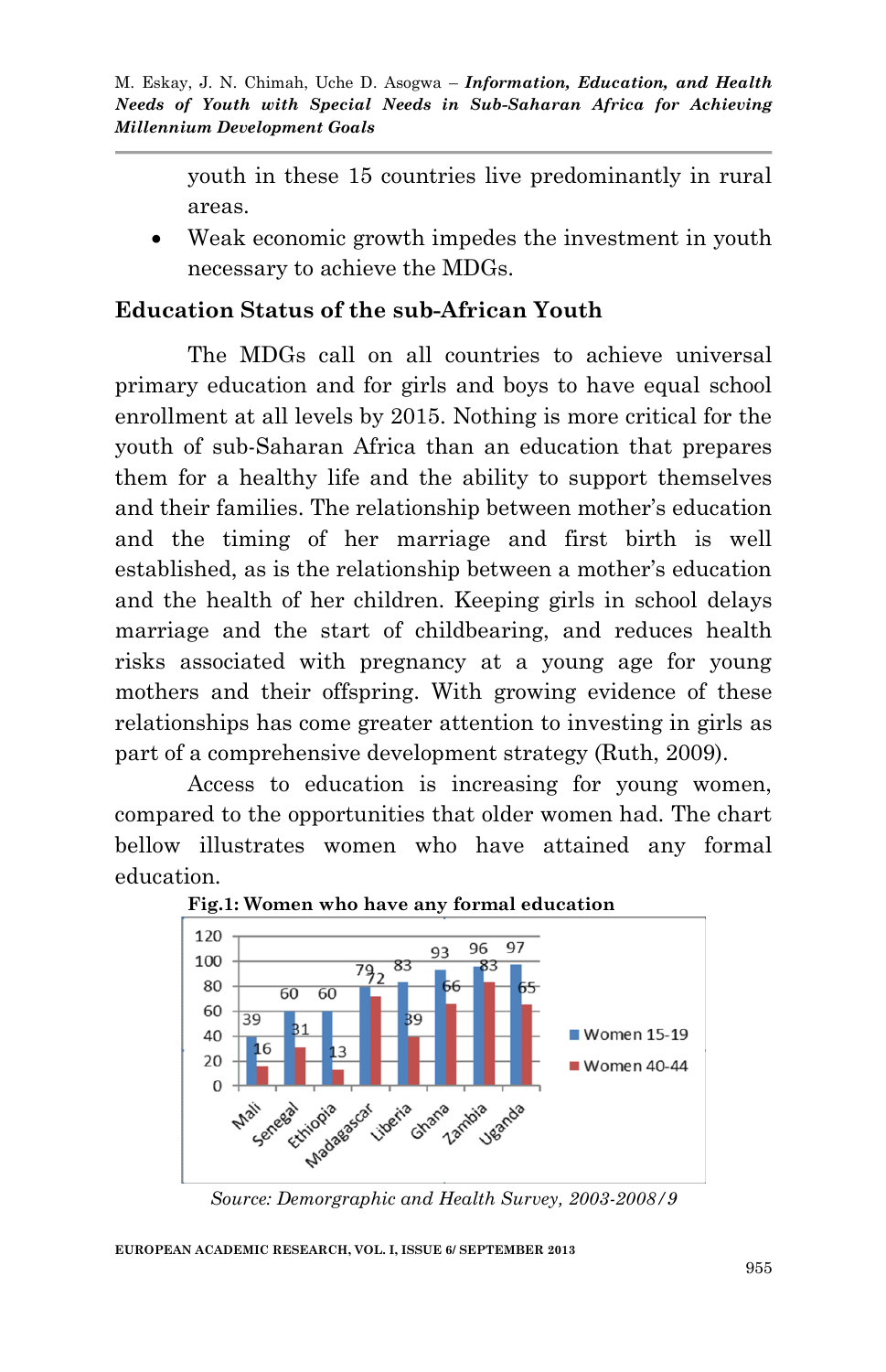Figure 1: compares the percentage of girls ages 15 to 19 who have had any formal education with women ages 40 to 44, the approximate ages of their mothers. In the eight countries profiled, more young women have attended school than their mothers did. The differences are especially striking in Ethiopia, Liberia, and Mali, where the percentage of girls with at least some formal education is more than twice as high as for their mothers.

In Ghana, Uganda, and Zambia, 90 percent or more of young women now have some formal education. However, less than 40 percent of girls ages 15 to 19 in Mali have received any education, and only 60 percent of young women in Senegal have ever attended school.

Access to education is also increasing among young men. As shown in Fig.2, the opportunities for men are generally higher than for women, but in countries where older men had limited access to school, younger men have had greater opportunities.



**Fig.2: Men who have any formal education**

#### **EUROPEAN ACADEMIC RESEARCH, VOL. I, ISSUE 6/ SEPTEMBER 2013**

*Source: Demographic and Health Surveys, 2003-2008*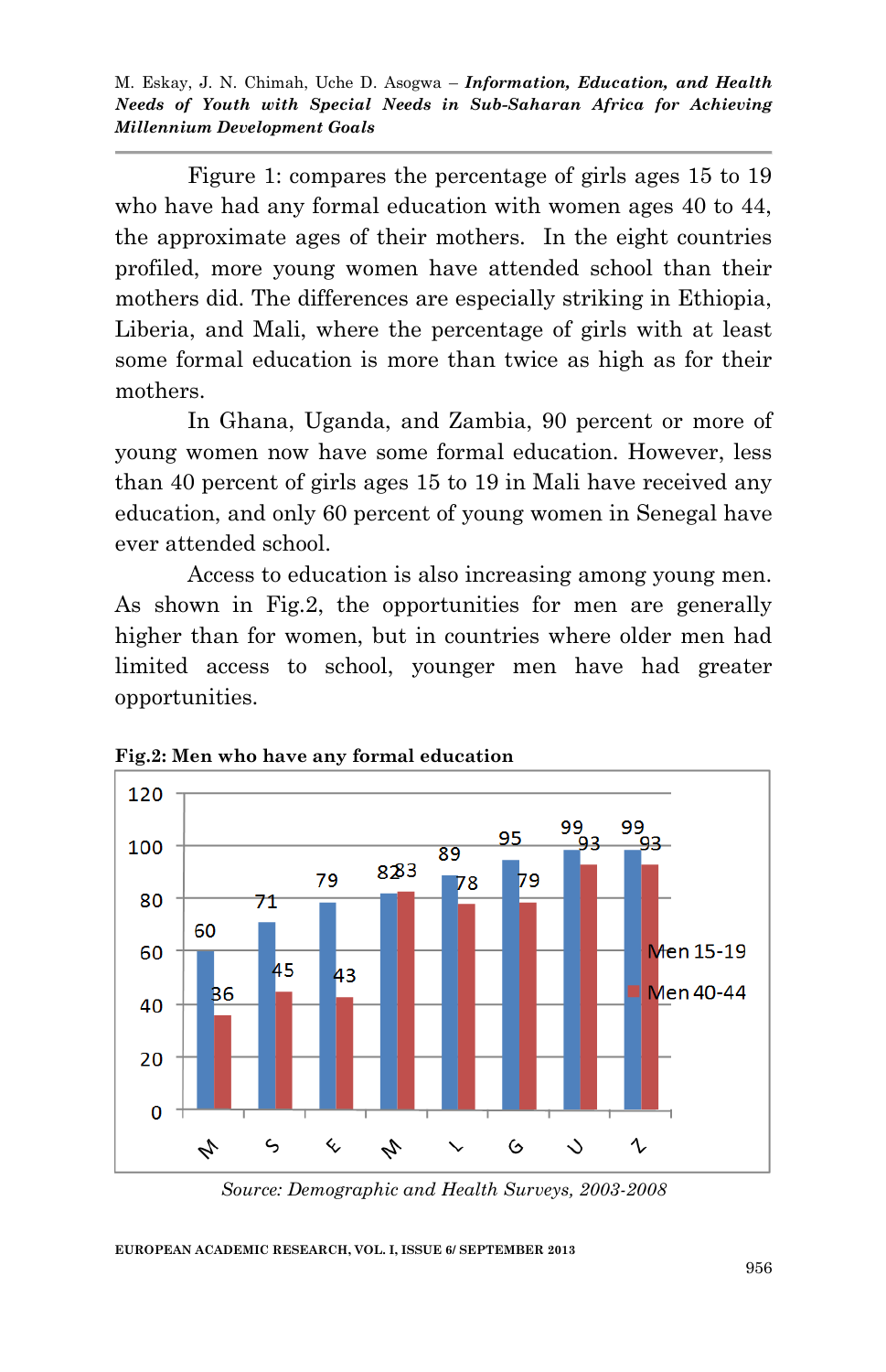In five of the eight countries profiled, 75 percent or more of men who are now ages 40 to 44 had some formal education in their youth, whereas 80 percent or more of young men have had some formal education. In three countries – Ghana, Uganda, and Zambia – 95 percent or more of young men have attended school. Educational levels among men are lowest in Mali, as they were for young women: Only 60 percent of young men have had any formal education. Below is illustration of Youth Literacy Ratio.



**Fig.3: Youth Literacy Ratio**

*Source: Demographic and Health Surveys, 2003-2008*

The ability to read and write is fundamental to skilled employment. Individuals who have had any formal education are not necessarily literate. Fig.4 shows the percentage of women and men ages 15 to 19 who are literate, according to their ability to read at least part of a sentence. In all eight countries profiled, young women are less likely to be able to read and write than young men. However, in no country does the literacy level among young men reach 90 percent. In Mali, Senegal, Ethiopia, DRC, and Nigeria, literacy among young women is much lower than in the other countries, and literacy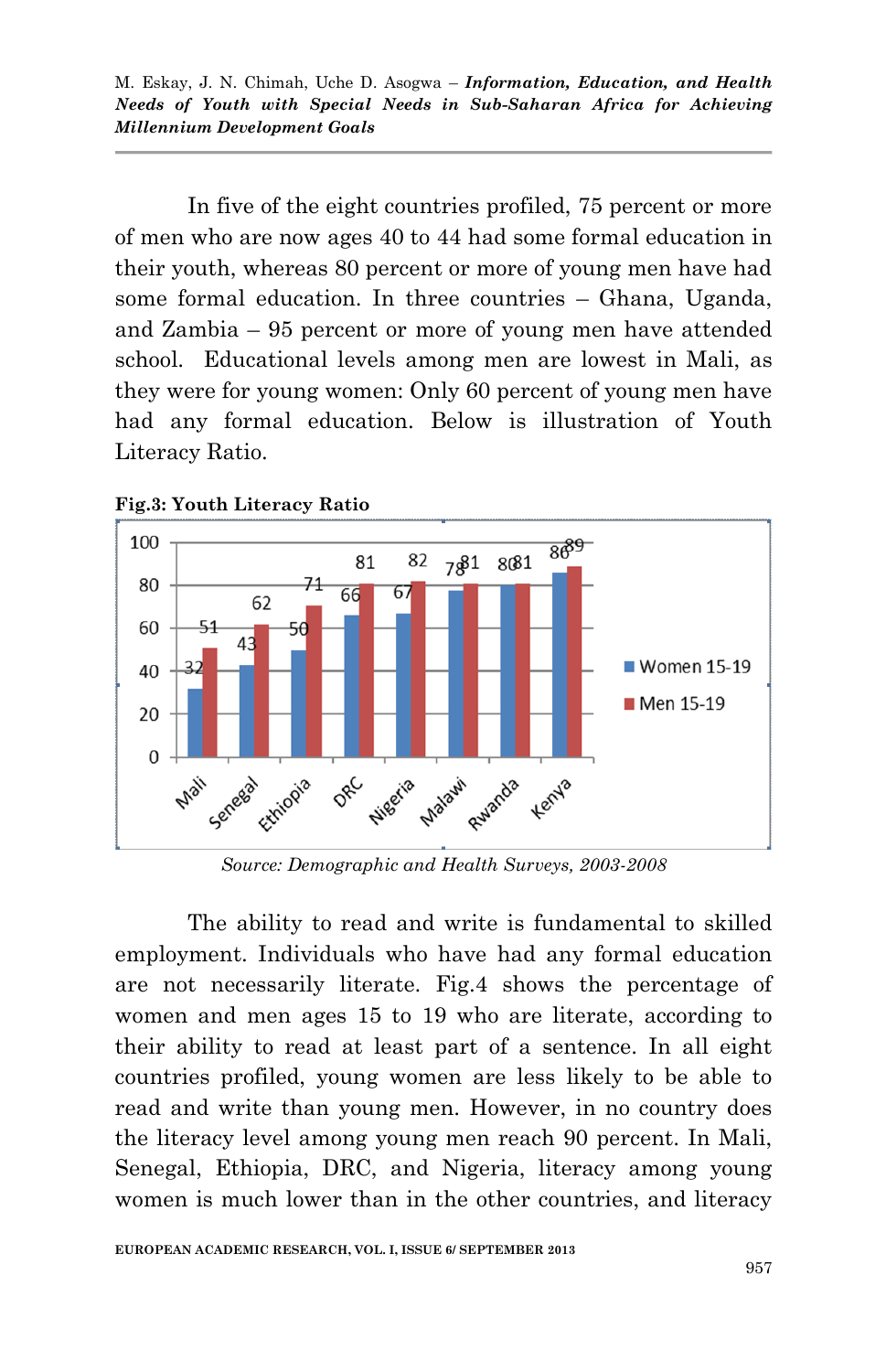is approximately 20 percent point higher among young men than among young women. Literacy in Malawi, Rwanda, and Kenya is close to 80 percent or higher, and the difference in literacy between young women and men is no more than 3 percentage points.

### **Youth with Access to Media**

To achieve the MDGs requires not only education, but access to information and the ability to understand and apply it. Yet in general, young women have less access to information than young men. Without regular access to newspapers, radio, or television, women are likely to remain uninformed about how to improve their health and the health of their families. This is illustrated in Fig.4 below.

**Fig. 4:Youth with Access to Media**



*Source: Demographic and Health Surveys, 2003-2008*

In seven of the eight countries profiled, young women are less able than young men to access information through print media such as newspapers, books, and health brochures. Only in Senegal do young women have greater access to the media (television, radio, and newspapers) than do men of the same age. In Ethiopia, less than 30 percent of girls and 35 percent of boys had seen a television program, listened to the radio, or read a newspaper in the week preceding the survey.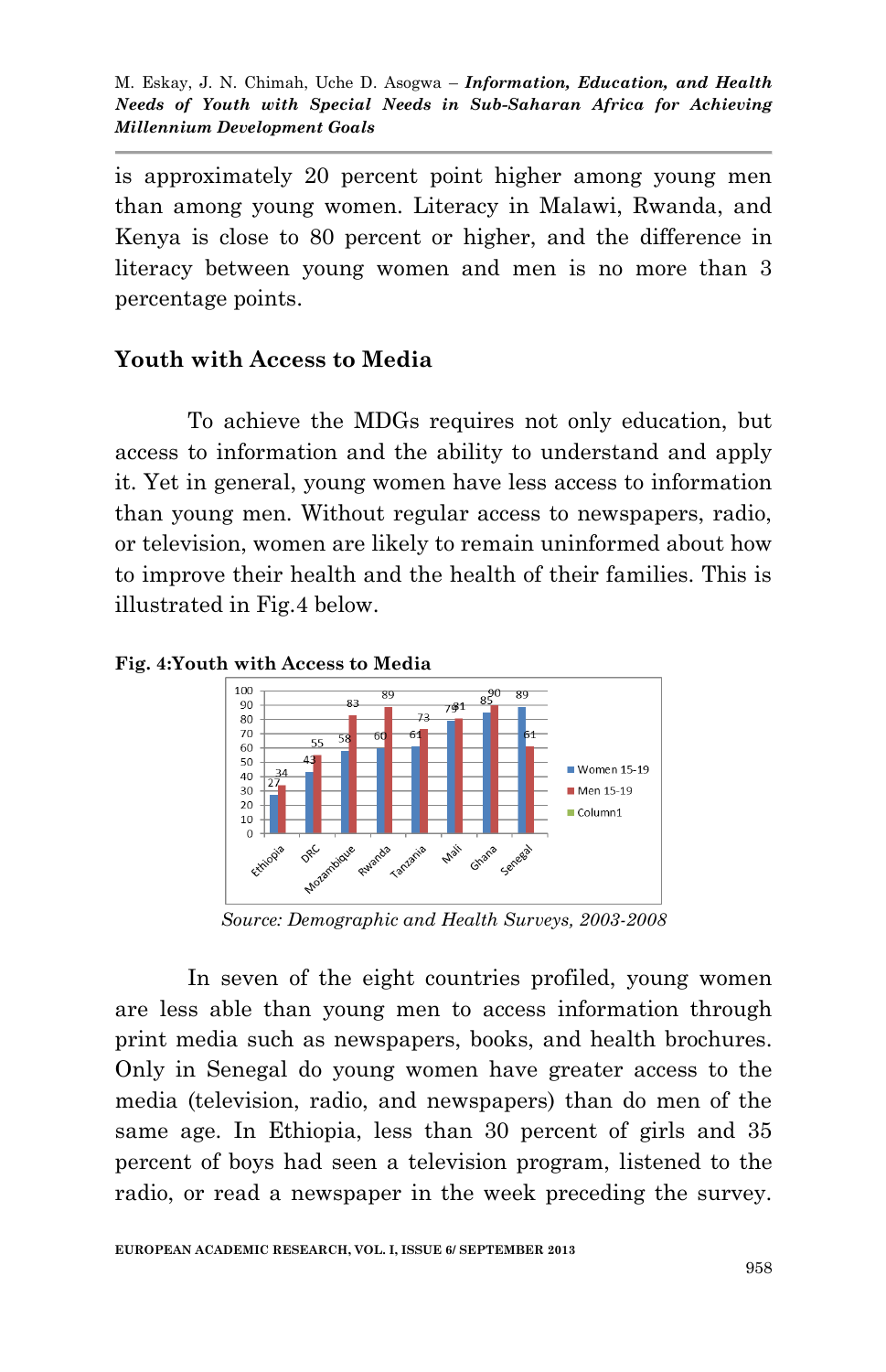This limited access is hampered by the largely rural, dispersed population. In Rwanda, where most young men and women have attended school, young women have substantially less regular exposure to mass media – 60 percent of young women have regular access compared with almost 90 percent of young men. Ghana is the only country profiled where as many as 90 percent of young men and 85 percent of young women have any regular (weekly) access to the media.

## **Health Status of Youth in Sub-Saharan Africa**

Jamison et al (2006) observed that HIV has spread worldwide in a short time, but is disproportionately concentrated in low-income countries. In 2004, some 2.9 million deaths attributed to AIDS occurred in the low-and middleincome countries, compared with an estimated 22,000 in the high-income countries. Sub-Saharan Africa is the region most affected by the epidemic. With only 10 percent of the world's population, it nonetheless accounts for 66 percent of all HIV cases and more than 75 percent of AIDS-related deaths. By 2004, women and girls accounted for nearly 50 percent of all people living with HIV/AIDS, and in Sub-Saharan Africa, women and girls represent 57 percent of those infected.

## **Awareness of HIV and AIDS by Youth**

Awareness of HIV and AIDS is now nearly universal among youth. However, comprehensive knowledge of how HIV is transmitted is still rare among young people. Respondents who indicated in the DHS that HIV transmission can be prevented through using condoms, limiting sex to one uninfected partner, and abstaining from sex are considered to have a "comprehensive knowledge" of HIV prevention. Fig. 5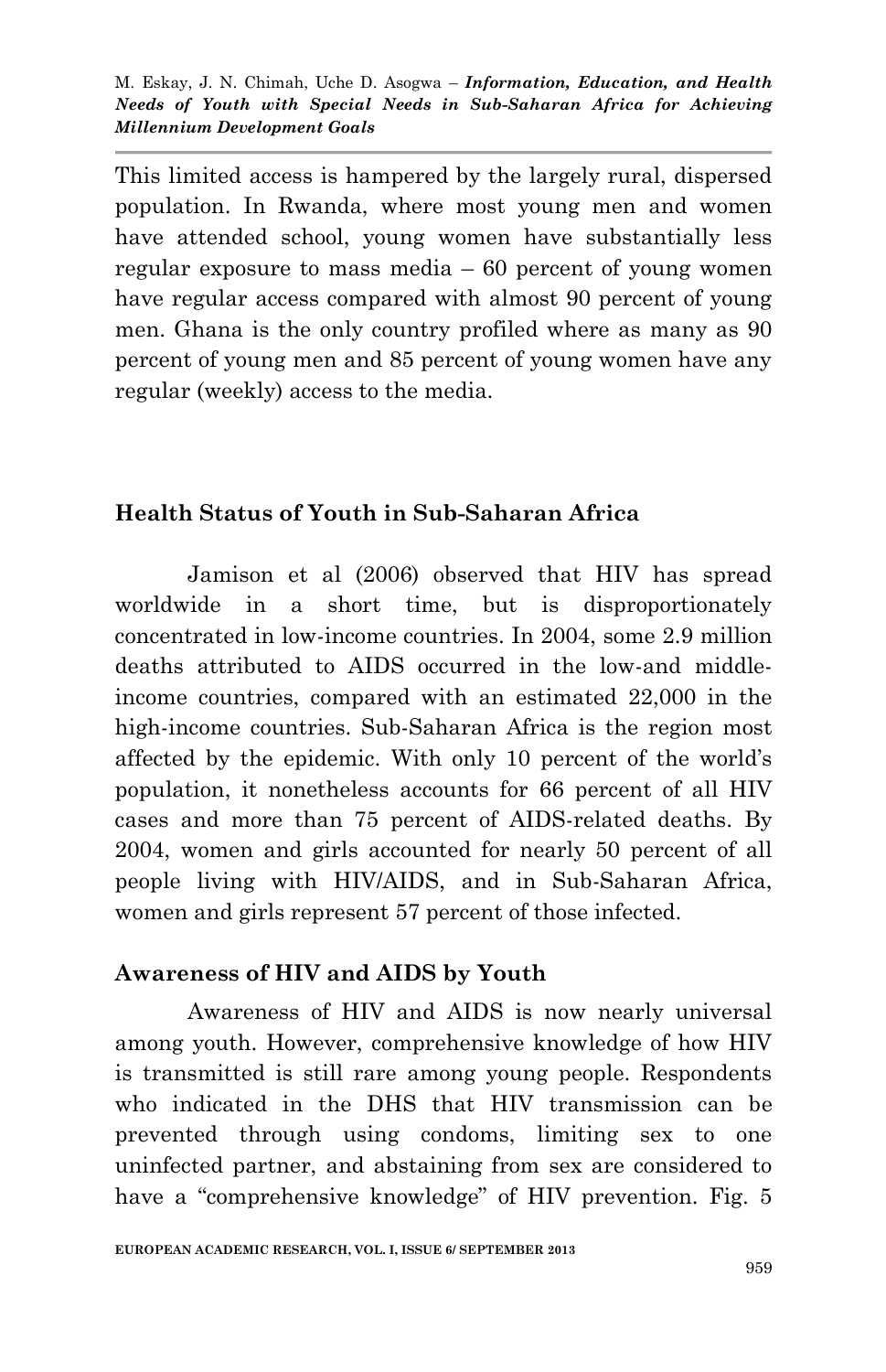presents the percentage of youth who reported three ways to prevent HIV transmission.

**Fig. 5: Youth who reported three ways to prevent HIV transmission.**



*Source: Demographic and Health Surveys, 2003-2008; and Stratcompiler*

In seven of the eight countries presented, young men had a better understanding of how to prevent HIV transmission then young women. The difference in their knowledge was greater (17 percent points or more) in Nigeria and Malawi. In Senegal, more young women reported knowing how to present HIV transmission than young men, although the difference was very small. In Malawi a high-prevalence country, knowledge of how to prevent HIV was among the lowest of the countries presented improving knowledge of prevention among youth is essential if MDG 6 is to be achieved in Malawi.

## **Adolescent Fertility Rates**

Recent research conducted by UNPD (2011) shows that adolescent fertility rate measures the number of births per 1,000 women ages 15 to 19. Although the number of births among adolescent girls is declining around the world, adolescent childbearing remains common in many countries, particularly in sub-Saharan Africa. Early childbearing poses serious consequences to the health and development of young girls. The risk of maternal death and disability is higher for adolescents than for women in their 20s. At the same time, early childbearing often limits girls' opportunities for education,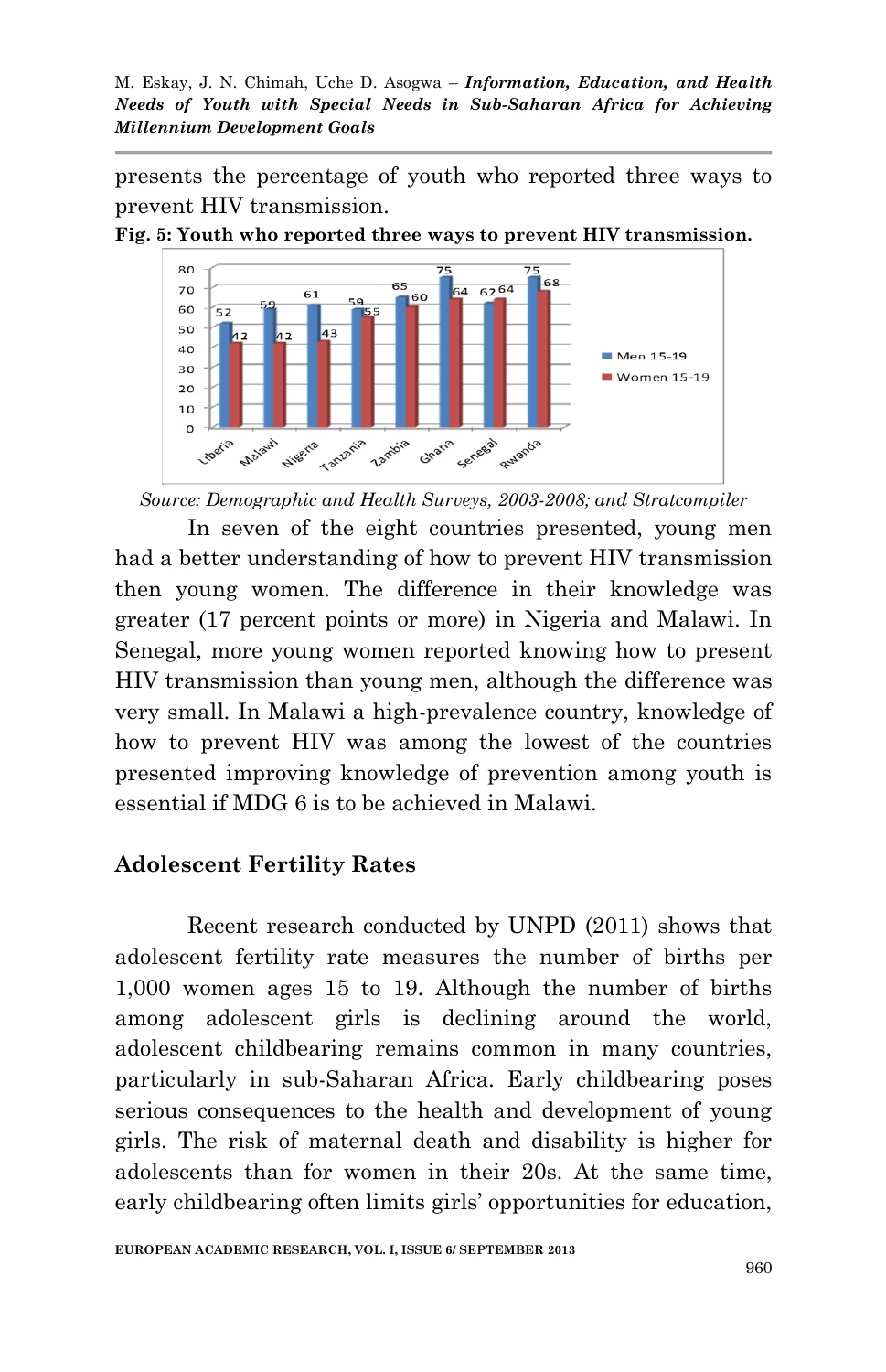training, and livelihood development. Adolescent childbearing is more common in developing countries, where nearly 10 percent of adolescent girls give birth each year, compared to less than 2 percent in developed countries.

# **Health Information Sources**

Health sector decision makers – whether health care workers in small clinics, managers of major hospitals, directors of drug safety, local political officeholders, or ministers of health – ask a number of questions that must service as the starting point for any discussion of information. For example, is the recent surge in flu cases the beginning of a new epidemic? Are we reaching 90 percent of children under five with the recommended vaccines? What are likely to be major causes of death in the next 10 to 20 years? What social behaviours are contributing the most to the spread of STIs? The information for answering such questions generally comes, as Jamison et al., (2006) noted, from the following six major sources:

- *Vital events registration* provides data on births and deaths, as well as on marriages, divorces and migrations.
- *Health service statistics* comprise information on consultations by patients, services provided, and diagnoses.
- *Public health surveillance* comprises a wide range of efforts to track and respond to disease trends.
- *Census data* that are accurate and collected regularly provide the basis for calculating important ratios and designing reliable samples.
- *Household surveys* are an effective way to obtain information about population demographics, social characteristics, and dynamics on a regular basis between censuses.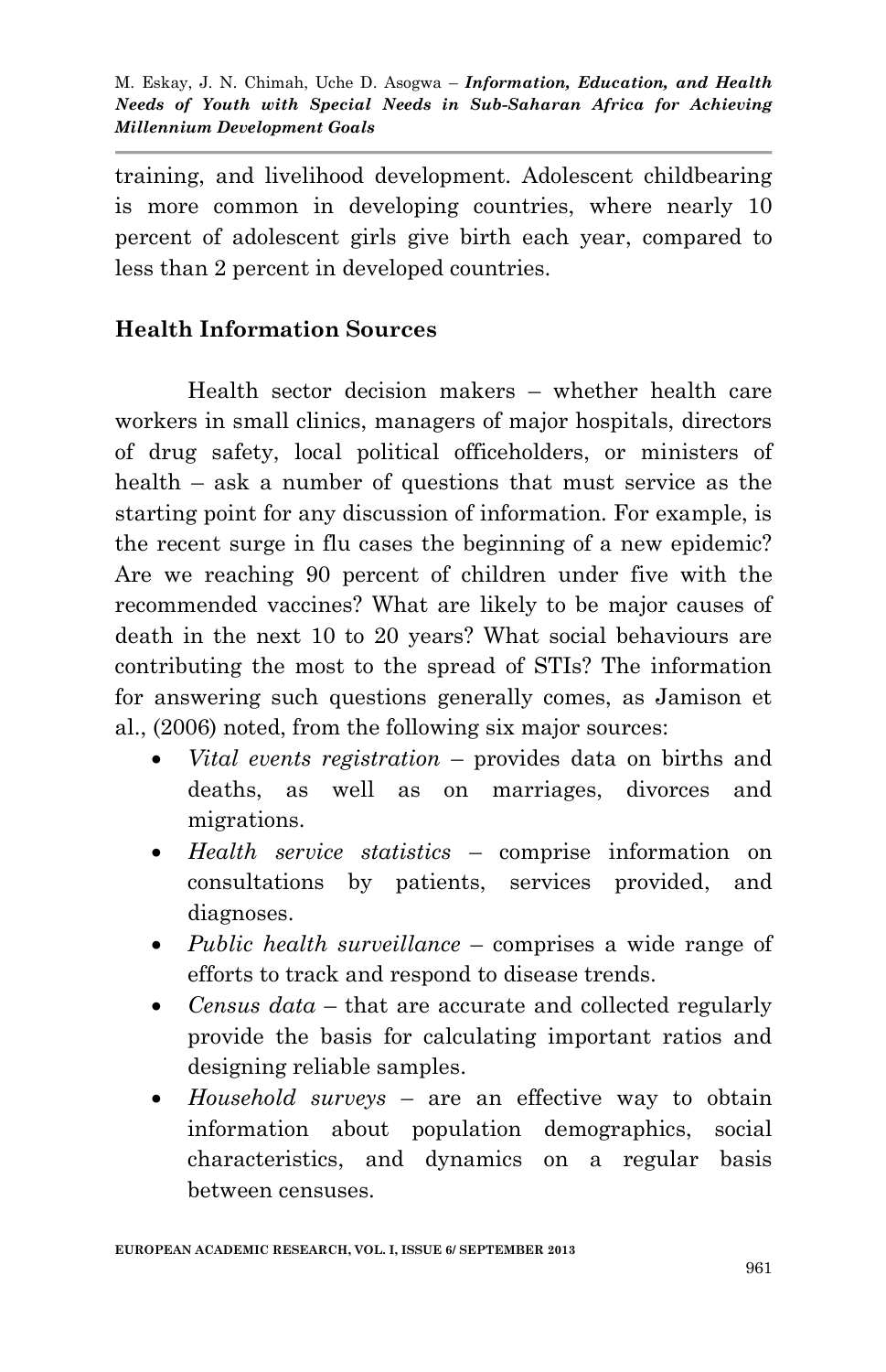*Resource tracking* – involves measuring and managing human resources, facilities, commodities, and finances. It relies on a variety of reporting methods and data collection efforts.

# **Conclusion and Recommendations**

Improving access to education and information is necessary for countries in sub-Saharan African region to achieve the MDGs. Educated girls have smaller families, make greater investments in each child's health and education, and are more likely to contribute financially to their families. Although young women are better educated than their mothers, they still lag behind young men, especially in secondary schooling. Young women are also less literate, which limits their opportunities to find skilled work. And with limited access to the media, young women have less access to information about reproductive health and HIV prevention.

National investments in reaching the MDGs can help ensure that youth are able to maximize their potential for healthy, productive lives that contribute to alleviating the high levels of poverty that impede development. Based on the findings the followings are recommended.

- Educate all youth, especially girls expanding access to female education is vital to achieving all of the MDGs and should be the overriding priority of international development policies.
- Provide Comprehensive Sexuality Education all children and youth have a need for the information and skills that comprehensive, age-appropriate, culturally relevant and scientifically accurate teaching about sex and relationships for youth provides
- Ensure youth-friendly reproductive health services investing in reproductive health services that meet the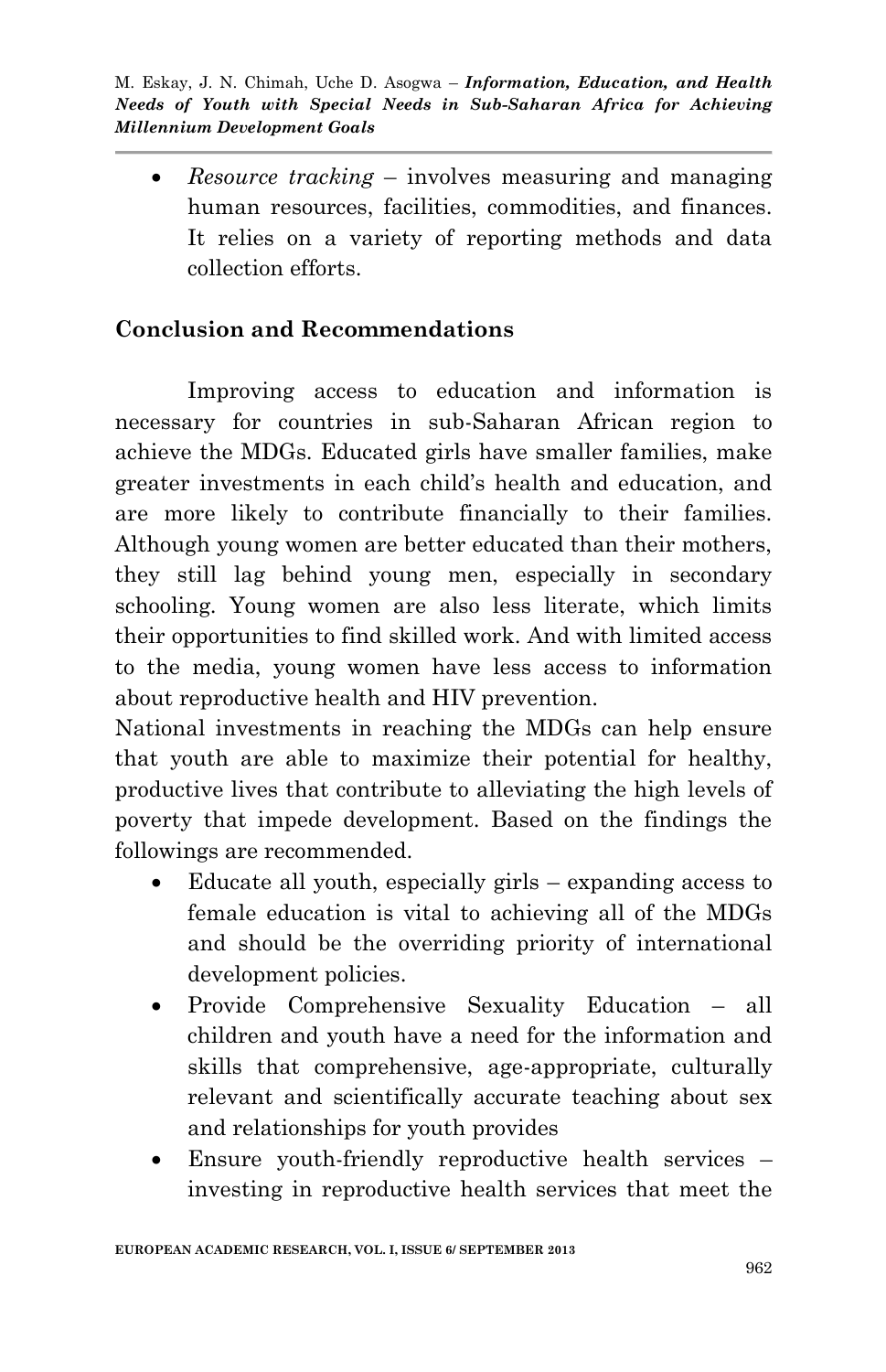needs of young women and men is central to reaching MDGs 3, 4, 5, and 6.

### **BIBLIOGRAPHY:**

\_\_\_\_\_\_\_\_\_\_\_\_\_\_. 2007. World Bank. Development and the Next Generation. Washing, DC: *World Development Report 2007*.

\_\_\_\_\_\_\_\_\_\_\_\_\_. 2008. Population Reference Bureau and African Population and Health Research Centre. African Population Data Sheet. Washington, DC: Population Reference Bureau.

\_\_\_\_\_\_\_\_\_\_\_\_\_\_. 2009. UNESCO, UNAIDS, UNFPA, UNICEF, and WHO. *International Technical Guidance on Sexuality Education*. Vol.1.

\_\_\_\_\_\_\_\_\_\_\_\_\_\_. 2009. UNESCO. *The Rationale for Sexuality Education*. Geneva: UNESCO. Accessed at: http://info.k4health.org/youthwg/prog\_areas/sexeducation.shtml \_\_\_\_\_\_\_\_\_\_\_\_\_\_. 2011. United Nations Population Division (2011). World population prospects: The 2010 Revision. \_\_\_\_\_\_\_\_\_\_\_\_\_. 2013. Population Reference Bureau. The World's Youth 2013 Data Sheet, Washing, DC.

Jamison, D.T. et al. 2006. *Priorities in Health*. Washington DC: The International Bank for Reconstruction and Development/ The Work Bank

Ringheim, K. and Gribble, J. 2010. "Improving the reproductive health of sub-Saharan Africa's youth: a route to achieve the millennium development goals." Washington DC: Population Reference Bureau.

Ruth, L. 2009. "Girls Count: A Global Investment and Action Agenda." Washing, DC: Centre for Global Development.